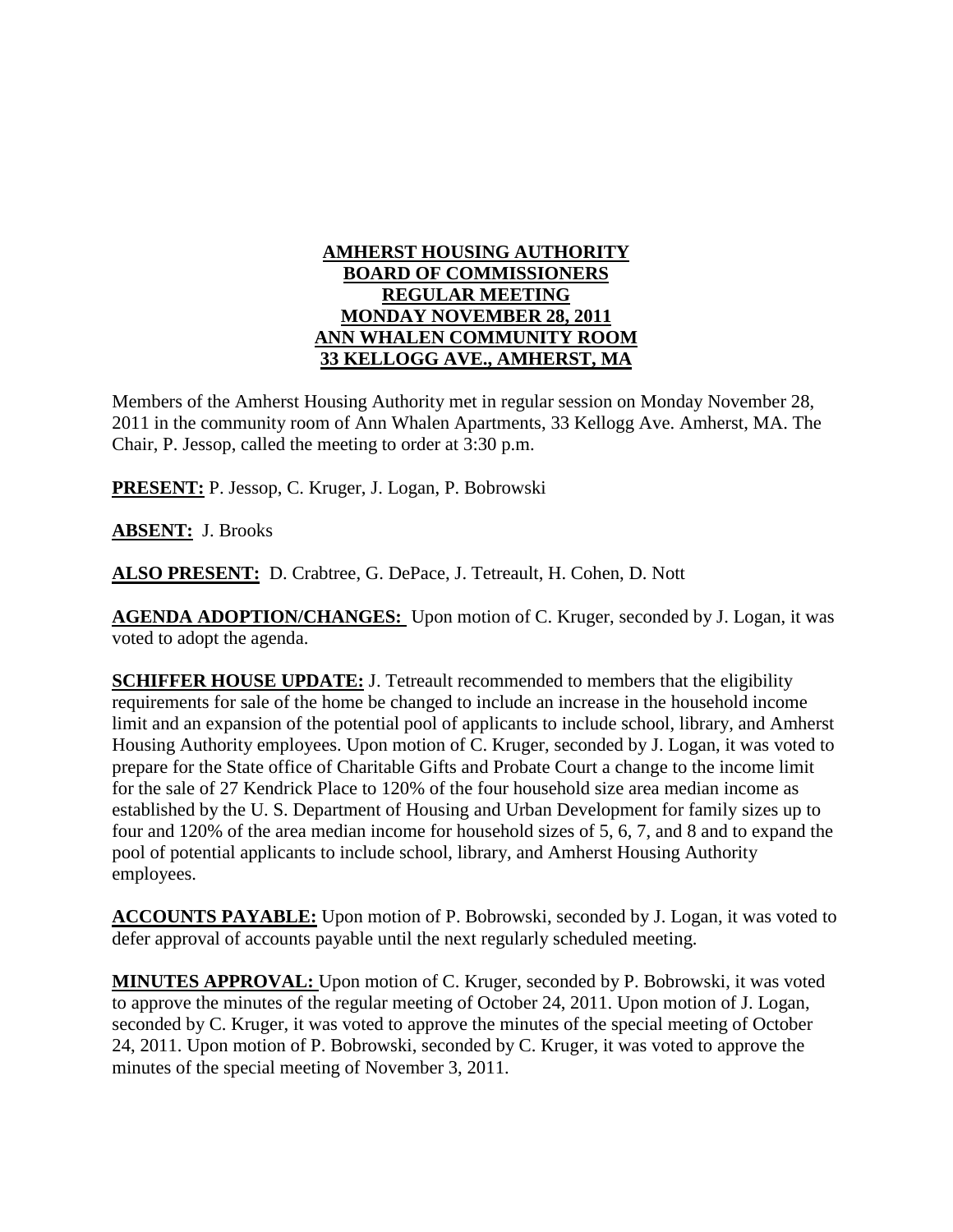### **TENANT CONCERNS:** No tenant concerns were reported.

# **EXECUTIVE DIRECTOR CONTRACT:**

**CONTRACT APPROVAL**: Upon motion of P. Bobrowski, seconded by J. Logan, it was voted to approve an Executive Director contract with Denise LeDuc in the annual amount of \$77,500.00

**DHCD (DEPARTMENT OF HOUSING AND COMMUNITY DEVELOPMENT) SALARY WAIVER REQUEST:** Upon motion of C. Kruger, seconded by P. Bobrowski, it was voted to request a waiver to the DHCD for 1.6% increase in the Executive Director salary schedule.

**TRANSITION PLANNING:** D. Crabtree and D. LeDuc will meet for a briefing on AHA operations.

**DIRECTOR'S REPORT:** No report received.

**CHAIR'S REPORT:** No report received.

## **FYE 3/31/2012 BUDGET REVISION:**

WATSON FARMS 85-1: P. Bobrowski moved to approve revision # 1 of the operating budget for Federal-Aided Program 85-1 Watson Farms Apartments for fiscal year ending 3/31/12. J. Logan seconded the motion which, upon roll call, was approved by a vote of 4 to 0.

**400-9:** P. Bobrowski moved that revision #1 to the Operating Budget for State-Aided Chapter 667 Housing, of the Amherst Housing Authority, Program Number 400-9 for fiscal year ending 3/31/12 showing Total Revenue of \$209,200.00 and Total Expenses of \$210,996.00 thereby requesting a subsidy of \$0 be submitted to the Department of Housing and Community Development for its review and approval. J. Logan seconded the motion which, upon roll call, was passed by a vote of 4 to 0.

**400-1: :** P. Bobrowski moved that revision # 1 to the Operating Budget for State-Aided Chapter 667,705 Housing, of the Amherst Housing Authority, Program Number 400-1 for fiscal year ending 3/31/12 showing Total Revenue of \$516,462. and Total Expenses of \$691,417.00 thereby requesting a subsidy of \$72,455.00 be submitted to the Department of Housing and Community Development for its review and approval. J. Logan seconded the motion which, upon roll call, was passed by a vote of 4 to 0.

**CAPITAL IMPROVEMENT PLAN-STATEA IDED HOUSING:** The Board of Commissioners was not able to discuss this item due to time constraints.

## **OLYMPIA DRIVE IMPROVEMENTS:**

**AWARD OF CONTRACT BASEBOARD HEATER REPLACEMENT:** Upon motion of P. Bobrowski, seconded by C. Kruger, it was voted to award a contract to the lowest bidder Mike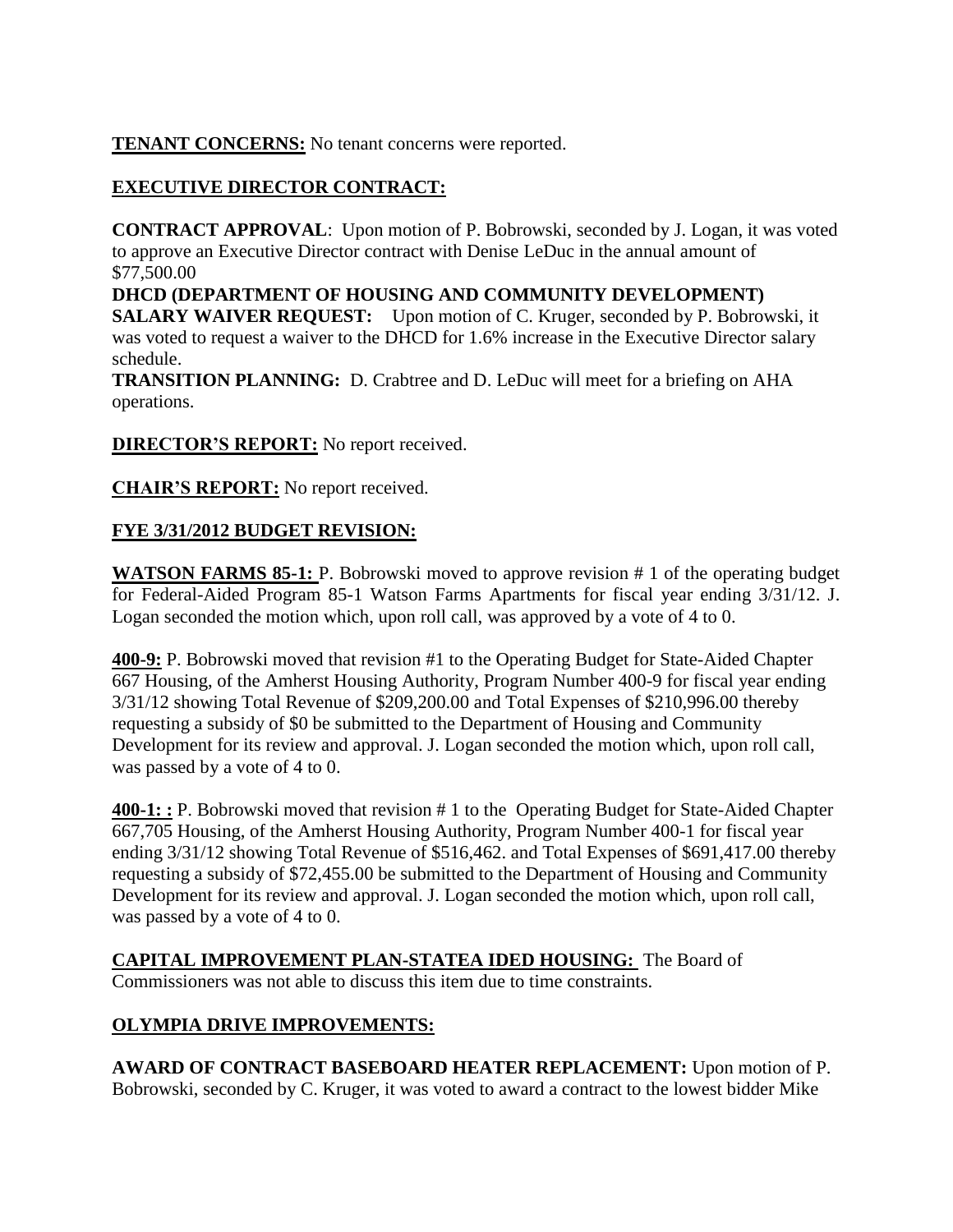Lahey Plumbing and Heating in the amount of \$17,000.00 for the replacement of baseboard heaters at Olympia Drive 705 units.

**REVISED RELOCATION PLAN:** Upon motion of P. Bobrowski, seconded by C. Kruger, it was voted to approve the revised Relocation Plan for the 705 improvement project.

**CONTRACT FOR FINANCIAL ASSISTANCE AMENDMENT #2:** C. Kruger moved to approve Amendment #2 to the Contract for Financial Assistance for work plan 1017, project # 8039. P. Bobrowski seconded the motion which, upon roll call, was approved by a vote of 4 to 0.

**AWARD OF CONTRACT-JENKS STREET MOLD:** Upon motion of C. Kruger, seconded by P. Bobrowski, it was voted to award the contract in the amount of \$10,697.04 to Ace Fire and Water Restoration Inc. for mold remediation in the attic spaces at Jenks Street.

**EMERGENCY PREPAREDNESS PLAN:** The Board of Commissioners was not able to discuss this item due to time constraints.

**ADJOURN:** Upon motion of P. Bobrowski, seconded by J. Logan, it was voted to adjourn the meeting.